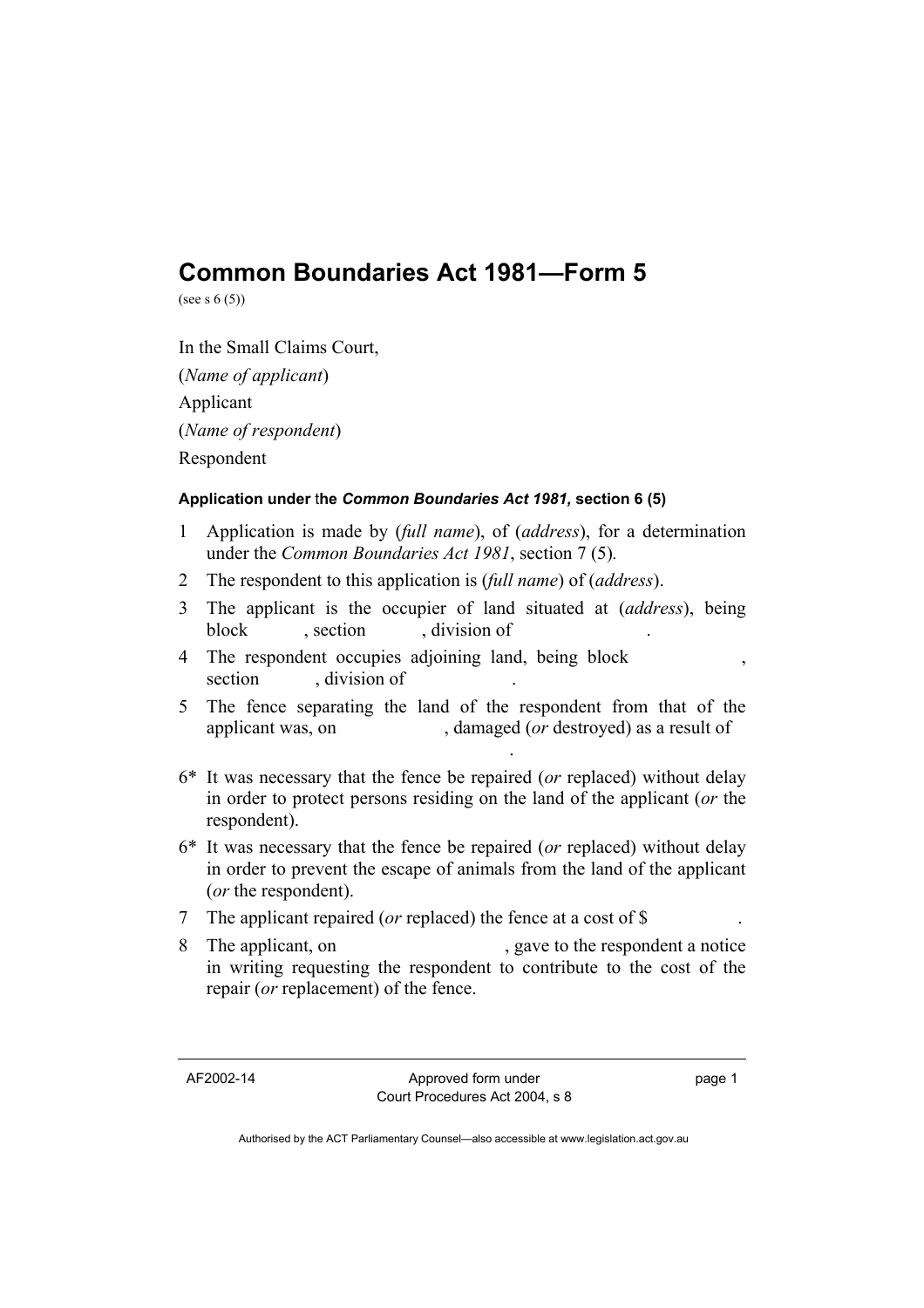## Dated

(*Signature of applicant or his or her representative*)

- † The applicant is represented by (*name and address of representative*).
- \* *Strike out whichever is inappropriate*
- † *Strike out if inappropriate*

AF2002-14 Common Boundaries Act 1981—Form 5 page 2

Authorised by the ACT Parliamentary Counsel—also accessible at www.legislation.act.gov.au